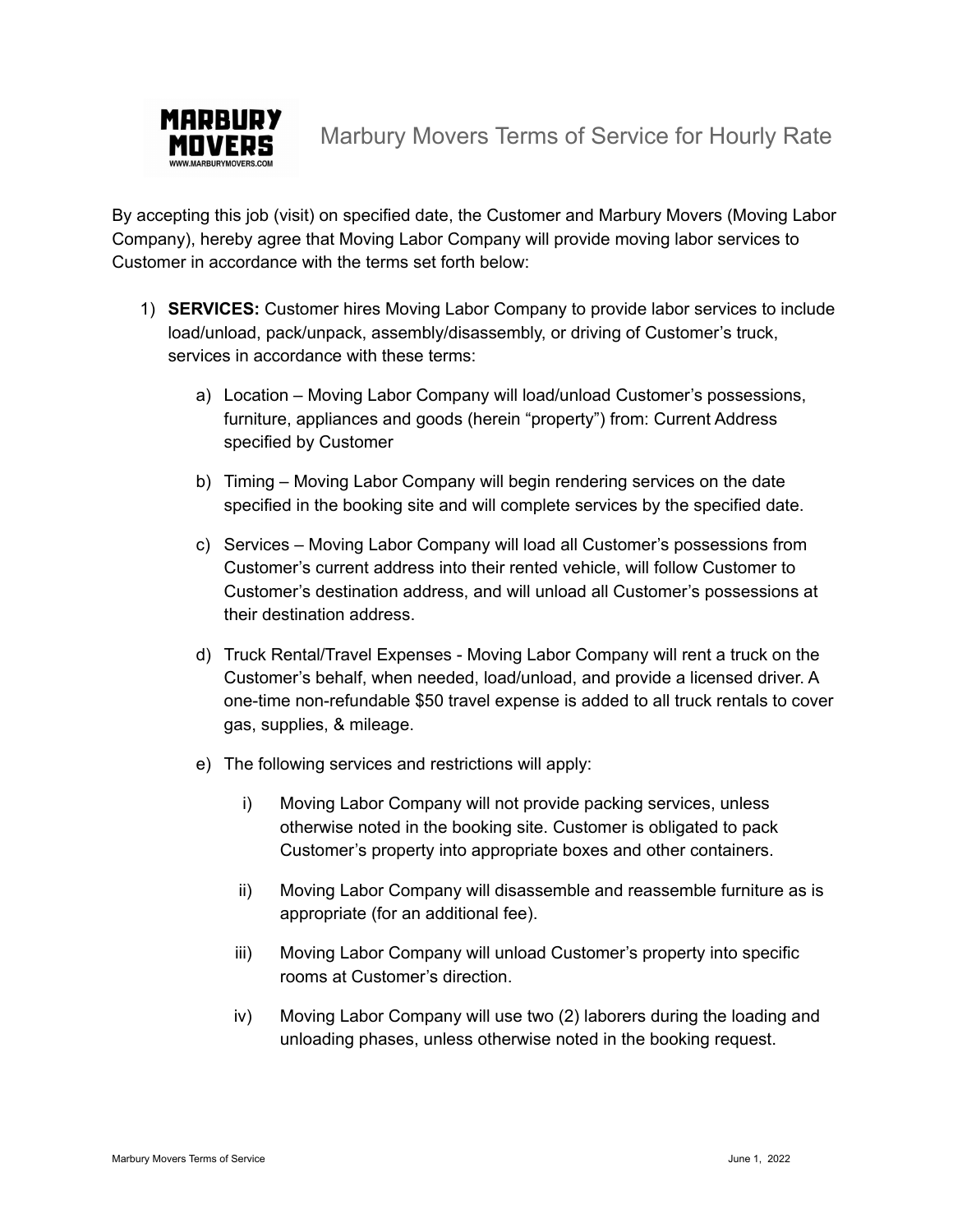

Marbury Movers Terms of Service for Hourly Rate

- 2) **PAYMENT:** Customer agrees to pay Moving Labor Company in accordance with these terms:
- 3) Hourly Rate Customers will pay the Moving Labor Company base hourly rate during the packing, loading and unloading phases. Customers will pay the Moving Labor Company for driving time, when this service is requested. The hourly rate applies to all laborers at once and not to each individual laborer.
	- a) Other Costs Customers will not pay per mile. Customers will not pay for gas costs. Customers will supply their own moving supplies. Customer will pay the base hourly rate for any waiting time caused by Customer's tardiness, travel time, and if the Customer's estimate of items to be moved exceeds the two-hour minimum.
	- b) Minimum Price Customers will pay a minimum price for 2 hours and 2 laborers at the base hourly rate, no matter the amount Moving Labor Company might earn under the terms of this Agreement.
	- c) Time of Payment Customer will pay Moving Labor Company a deposit payment of \$100 or 50% upon acceptance of the quote/job. Customers will pay the remaining balance on the day of the move. Deposit is non-refundable and secures your appointment.

## **4) DAMAGES IN THE EVENT OF BREACH OF CONTRACT OR NEGLIGENCE:**

- a) In the event Moving Labor Company does not provide services to Customer, Moving Labor Company may provide a partial refund of deposit.
- b) In the event Moving Labor Company's negligence causes damage to Customer's possessions or real property, Moving Company may offer Customer an additional discount on services or you may book with insurance under our provider. We do not do repairs. If repair is required you may submit a claim for reimbursement to [contact@marburymovers.com.](mailto:contact@marburymovers.com) Please include your name, date of move, jog number, item (property) damaged, pictures, written estimate and paid receipt from a licensed contractor or other professional. We only reimburse or discount a portion of the damage or based upon insurance specifications.
- c) In the event Customer does not pay in full, Moving Labor Company may pursue remedies against Customer as provided by this Agreement.
- d) *Release/Waiver of Liability:* Customer expressly acknowledges and agrees that we are *Moving Labor only* company and are not required to be bonded or insured. Therefore, by contracting our service Customer acknowledges that they